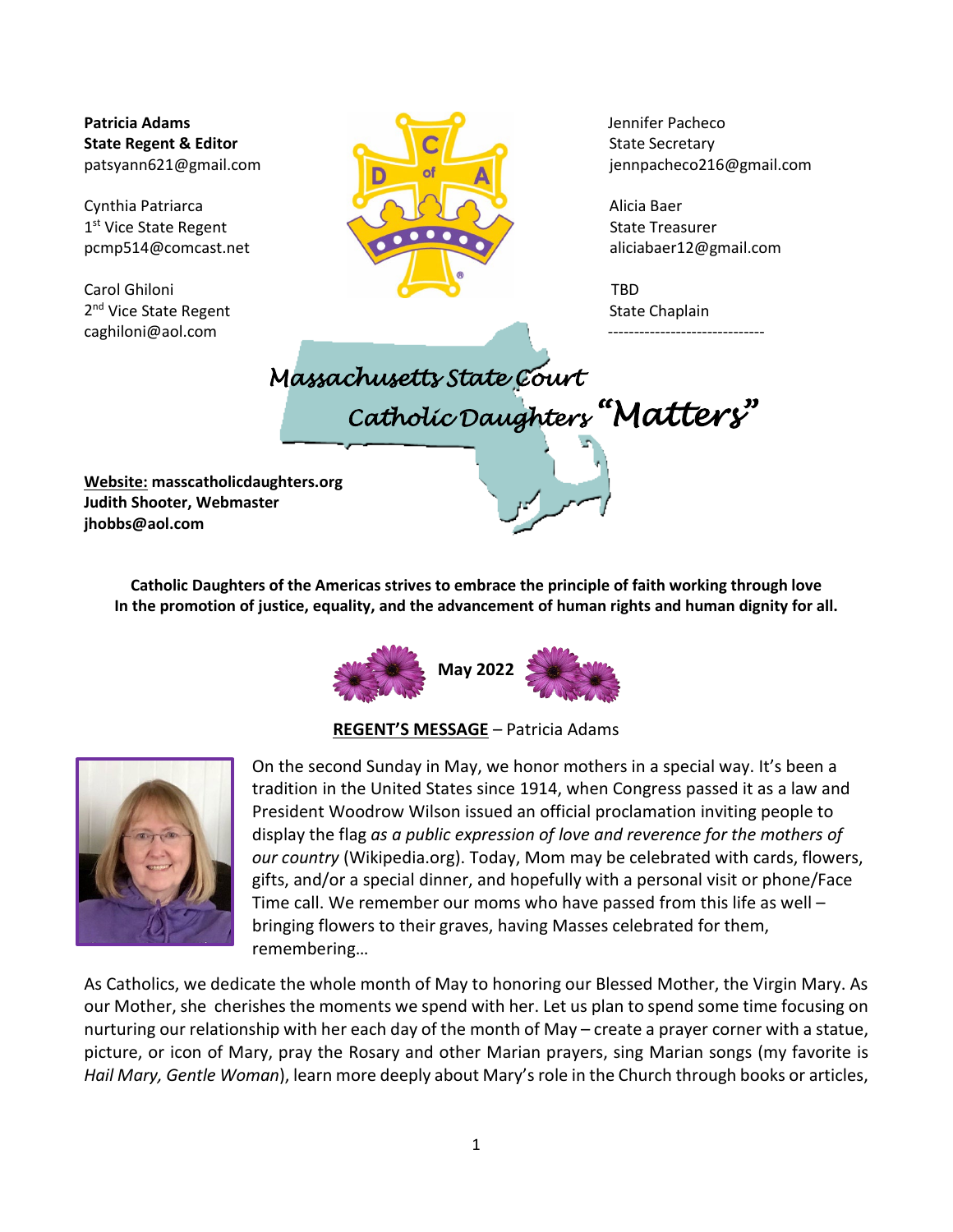and reflect on how we might imitate her virtues in our own lives. Share your love for Mary within your family and with your friends.

I hope you will come to the Spring Gathering on May 21st, as we join together *with love and reverence* to honor Mary, Queen of Heaven, our Blessed Mother, our Catholic Daughters Patroness.

Blessings,

Your State Regent, Pat

## **GREETINGS FROM OUR NATIONAL SUPERVISOR** – Essie Walker



Greetings and blessings to all my CDA sisters,

I hope this note finds everyone in good health and doing well.

Once again, we are approaching the summer months. With the right mindset, summer can be a time of rest and relaxation. However, we know that everyone is busier than ever during the summer months. Regardless as to how busy we may find ourselves, there is no better way to stay connected than to plan activities everyone can take part in.

Now is the perfect time to come together and take inventory of a few summer activities that can be shared among CDA members. When planning, take into consideration families, friends and even those in the neighborhood. Think of it as a time to reconnect with those you have not seen in a long time.

To all CDA leaders and members, thank you for sharing your time and talents over the last two years. As we continue to grow in our faith and within our organization, remember to never stop using the gift of growth.

As a reminder, we look forward to seeing you at the 2022 National Convention in San Juan, Puerto Rico. At the Convention, you will have the opportunity to help make decisions that will enable our organization to grow and move forward. Your presence and participation are very much needed.

As a CDA family, let us continue to pray together and for one another.

**Essie**

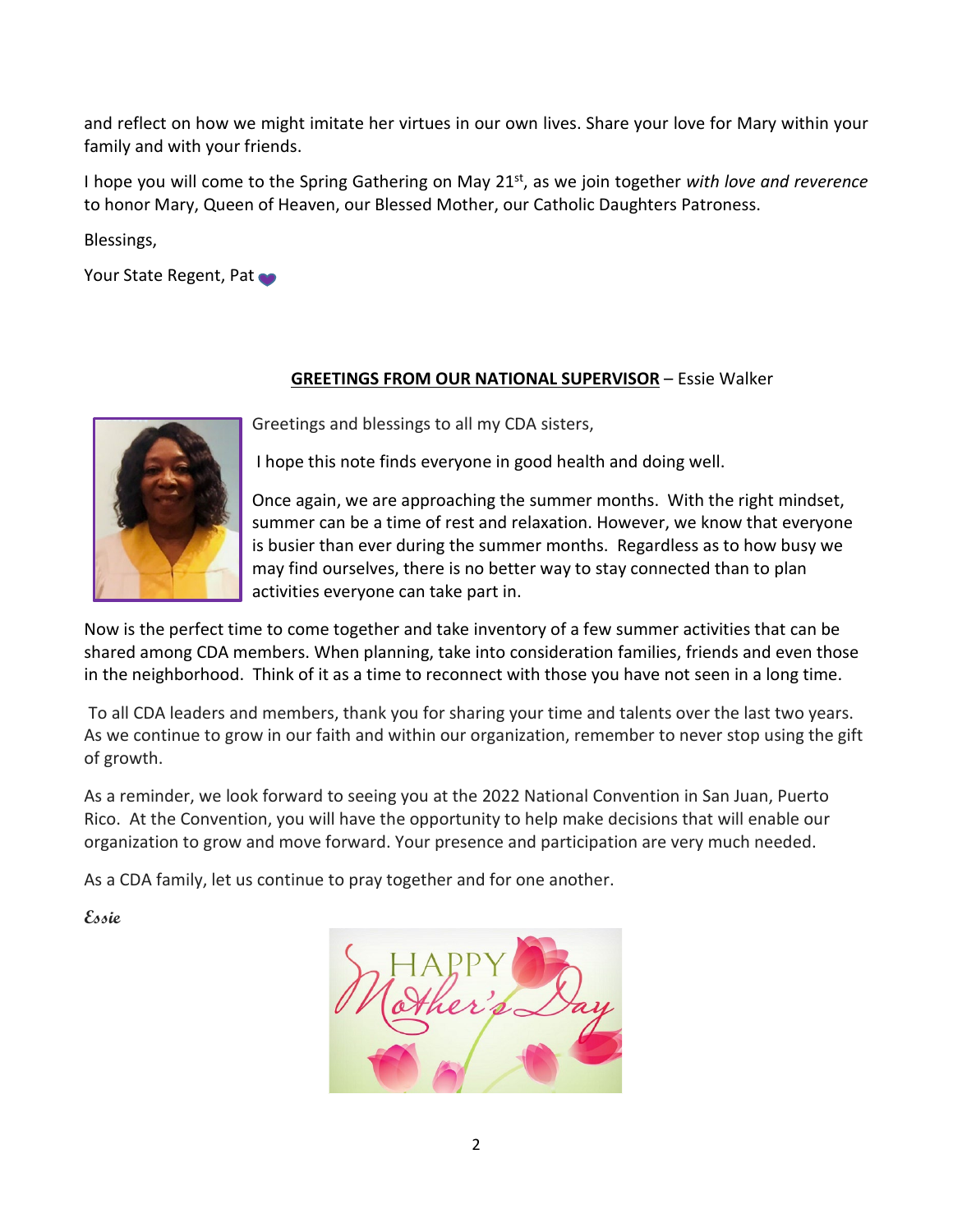#### **A PAUSE FOR PRAYER** - Bridget Whyte, Court Queen of Peace #2724 Spiritual Enhancement Chairwoman



Most of us don't remember our own Baptisms. Usually we are baptized as babies, brought to the Church by our parents who spoke on our behalf. And so now, as an adult, one of my favorite parts of the Easter liturgy is the renewal of the Baptismal vows. I take great pride in considering and answering these questions. As an adult, I speak for myself, echoing the words my parents spoke for me.

There is much to contemplate within the words, and I invite you to prayerfully consider them again as we continue through this Easter season. May these words remind us of who we are and what we believe, and may we never falter in our faith.

Christ is Risen! Alleluia! Happy Easter!

Do you renounce Satan? **I do.**

And all his works? **I do.**

And all his empty show? **I do.**

Do you believe in God, the Father almighty, Creator of heaven and earth? **I do.**

Do you believe in Jesus Christ, his only Son, our Lord, who was born of the Virgin Mary, suffered death, and was buried, rose again from the dead and is seated at the right hand of the Father? **I do.**

Do you believe in the Holy Spirit, the holy Catholic Church, the communion of saints, the forgiveness of sins, the resurrection of the body, and life everlasting? **I do.**

And may almighty God, the Father of our Lord Jesus Christ, who has given us new birth by water and the Holy Spirit and bestowed on us forgiveness of our sins, keep us by his grace, in Christ Jesus our Lord, for eternal life. **Amen.**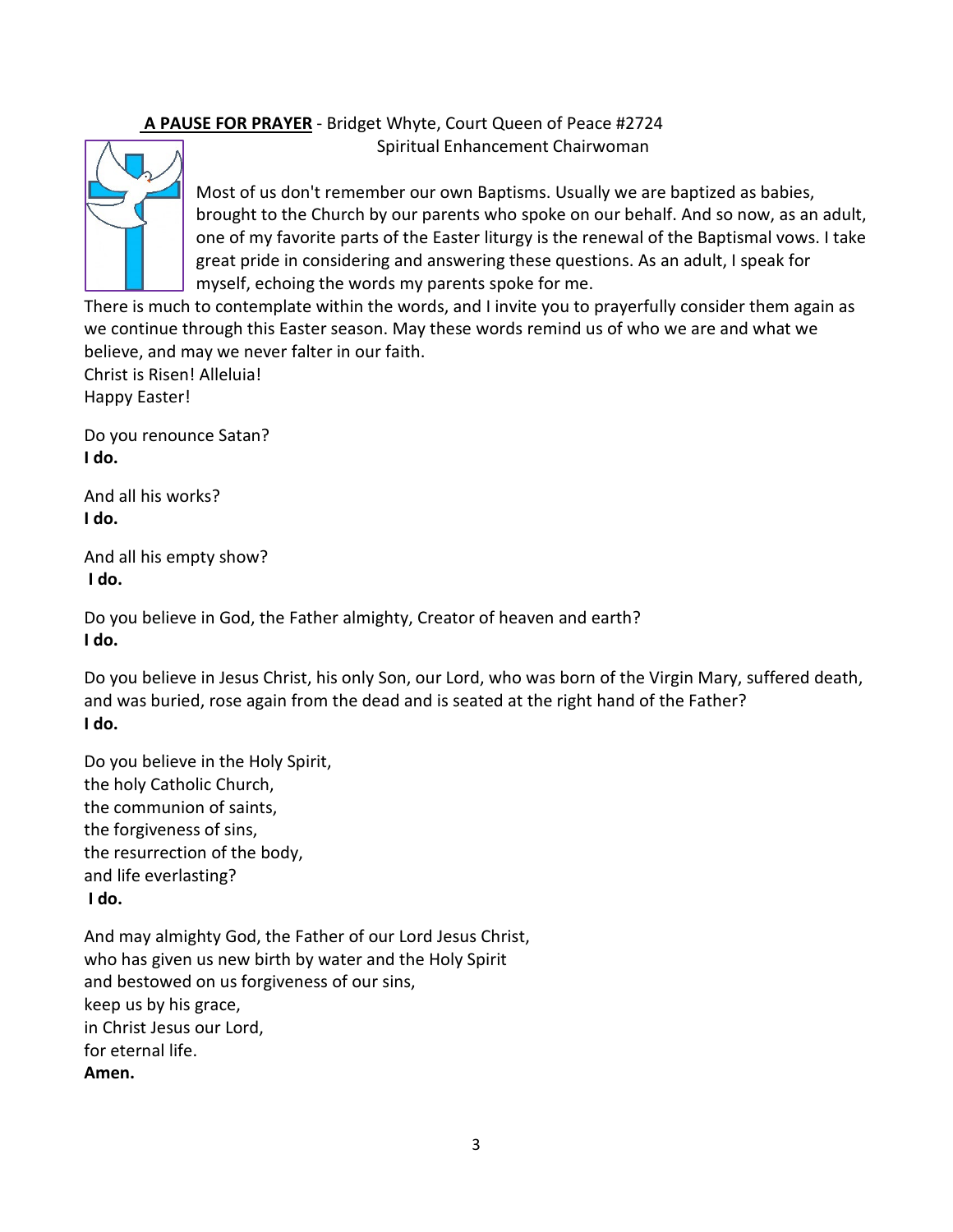# **NATIONAL NEWS**



## **National Website**: [www.catholicdaughters.org](http://www.catholicdaughters.org/)

Be sure to visit the National website for news, **current updated forms**, and everything you need to know about CDA! Please use the latest, updated forms for Financial Reviews, applications, transfers, and deletions. **Regents, please share updated forms with your court officers**.

**59TH BIENNIAL CONVENTION:** The Second Call to the 59th Biennial National Convention in San Juan, Puerto Rico has been sent. This includes registration information and forms, as well as meal reservation forms. Our National Board and sisters in Puerto Rico are planning a beautiful convention with fun, entertainment, tours, and of course important business!!

Tour information is now available. Registration and payment are done online with the tour company. Attached is the information on tours available July 17-26, 2022. The final date to register for a tour is Monday, June 13, 2022! Information will also be in the National Quarterly being sent in early May.

Priest Appreciation Sunday is June 5<sup>th</sup>. Priest Appreciation Cards, with prayer card inserts, are available from the CDA Store – packet of 5 for \$1.00 (cost covers postage only, cards are free). Plan ahead and order now!

# **"MASSACHUSETTS in ACTION" …**



**WEBSITE** – PSR J[udi Shoote](http://www.pngall.com/website-png)r[, Court H](https://creativecommons.org/licenses/by-nc/3.0/)enry A Sullivan #584, Webmaster

Take a few minutes to check things out at **masscatholicdaughters.org**

Send Judi your monthly court newsletter, upcoming events and photos/activities of your court in action! Email in a **Word format** as some PDF files won't save. [Jhobbs1@aol.com](mailto:Jhobbs1@aol.com) 

Judi also is the administrator for the MA State Court Face Book page, where you can find court news, inspirational posts and prayers from other sites such as EWTN and Holy Cross Family Ministries.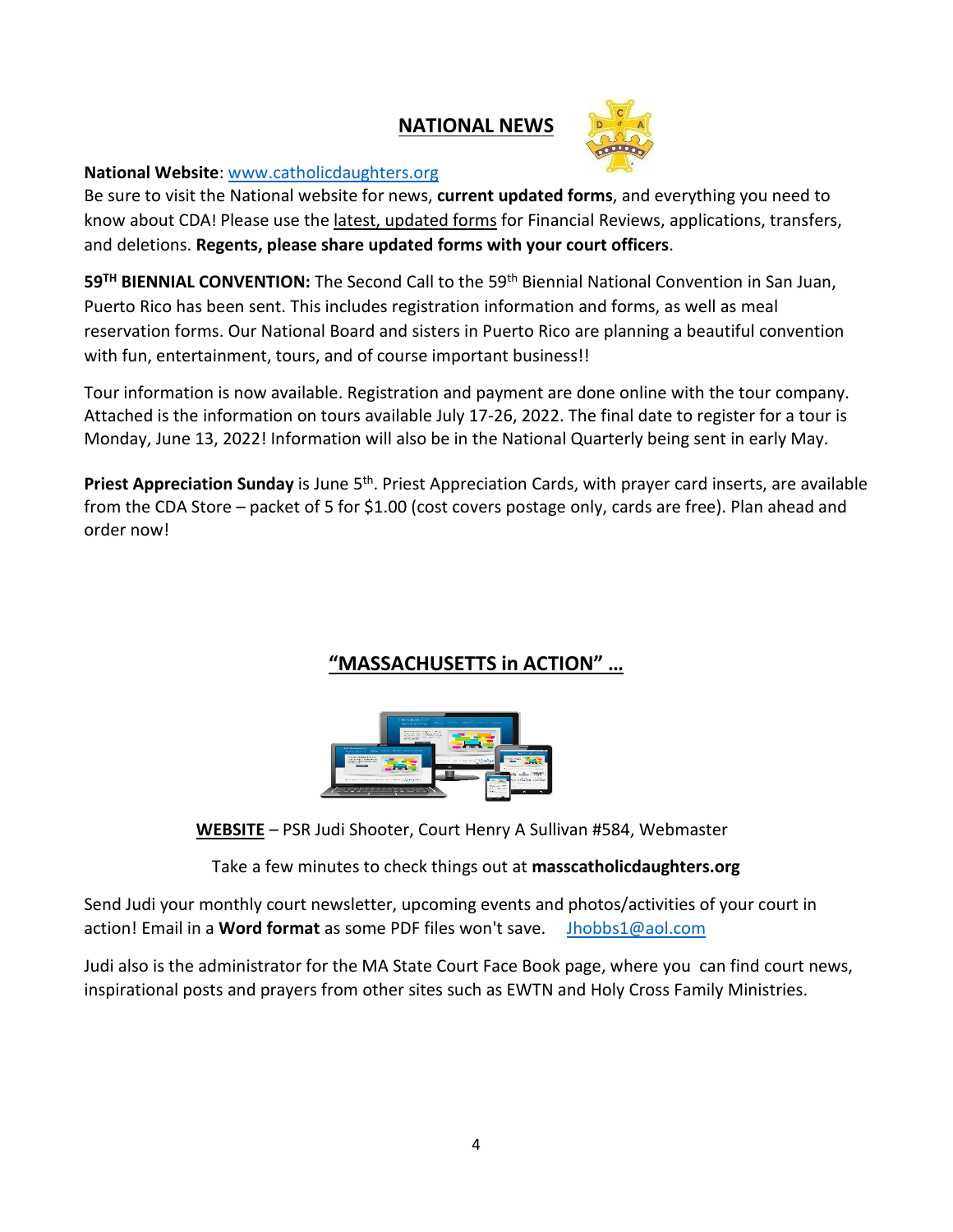## **COURT OFFICER ELECTIONS**

Elections of court officers for the 2022-2024 term will be held at the May business meeting. According to Article XIII Local Court Nominations and Elections, Sec. 3 Elections:

A. **Written notice and/or notice via email** of at least 10 days from date of postmark must be given to all members of the Court, as to the time, date, place of election, and the slate of officers as submitted by the Nominating Committee.

## B. **Prior to election, nominations may be made from the floor at the regular business meeting in May.**

C. Officers shall be elected by ballot at the regular business meeting in May in the alternate years to the State elections and shall hold office for two (2) term or until their successor is elected. **A plurality vote shall elect. In the event there is only one(1) nominee for an office, the Regent may take a voice vote for the election.**

D. Each officer shall assume the office to which she is elected with or without installation thirty (30) days following election.

Regents, please see the Attachment: A Guide to Court Elections. This was adapted from a 2018 guide from National and may be helpful.

A meeting of the present officers and those newly elected should be planned before the June, 2022 meeting. At that meeting all books, records and properties from the former office are given to the newly elected officer with time for questions and answers to be addressed

Thank you to those who have accepted the invitation to serve and are elected. Your past court officers will help you transition to your new role and Court Officer training workshops will be held in the Fall.

## **FINANCIAL REVIEWS and DUES**

April is Financial Review time! Forms are due May 1<sup>st</sup>. Please note that the *District Deputies* are now asked to mail the form: original to National and a copy to the State Regent and, in MA, 2<sup>nd,</sup>VSR Carol Ghiloni (rather than State Secretary). Please contact the State Regent if you have any questions or need assistance.

State and National dues bills have been sent to all courts. It is not necessary to have a vote of the court to pay dues. Please see that the bills are paid promptly.

## **STATE PROJECTS**

## **SOCIETY OF ST JAMES THE APOSTLE**

**Mass cards** and forms are available by contacting Chairwoman Chery Lupi, Court Sacred Hearts #864: [lupie1@comcast.net](mailto:lupie1@comcast.net) - 978-374-4053.

### **PENNIES FOR THE UNBORN**

Reminder: Pennies donations are sent to State Secretary Jennifer Pacheco. March for Life donations are sent to Pro-Life Chairwoman Jane Maloney.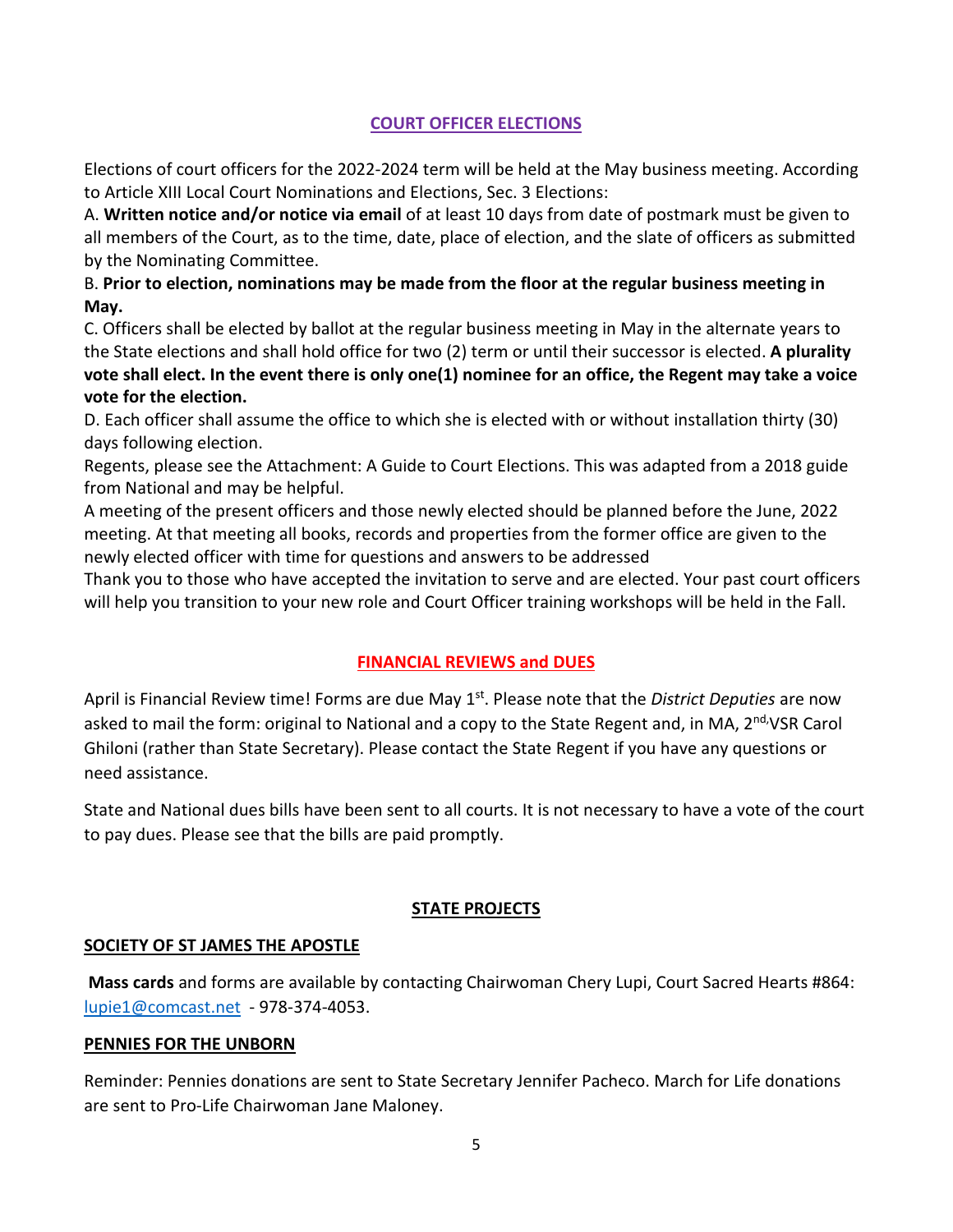# **GAMBIT, GAMBIT, GAMBIT**

## **IPSR Nancy Meehan, Court St. Bernadette #2410**

#### **Gambit Chairwoman**



On May 15th we will draw the Final Gambit Winners for this year; there will be two additional prizes of \$100.00 and \$150.00.

Congratulations to all this year's winners! We were able to raise \$3380.00 which covers the Gambit Winners, Education Contest Awards, Our Scholarship and Book Award Winners and any other Educational Activities of the State Court.

Thank you for your support and we will be back in the Fall for a new sign up! Have a great summer!

**FUND RAISER UPDATES**





**The raffle winners are in… Congratulations to – \$100.00 – Nancy Claveau – Ct. Henry A. Sullivan #584 \$200.00 –Justyna Carlson – Ct. Margaret #629 \$300.00 – Rose Boland – Ct. Sacred Hearts #864 Thank you to all who supported this Raffle; We raised \$1400.00; \$600.00 in prizes and \$800.00 for the Convention Fund**



**State Court Spring Gathering** 

The State Board is planning a day of spirituality and sisterhood to honor our CDA Patroness and Blessed Mother Mary. Please join us on Saturday, May 21<sup>st</sup> at the St. Joseph Parish Center in Medway from 10:00 AM to 2:30 PM. Plans include procession and crowning of our Blessed Mother, Rosary, and a guest speaker, Mr. James Drummey, Catholic author and parishioner at St. Stephen's Church in Framingham. Mr. Drummey will speak about the Special Privileges accorded to the Blessed Virgin Mary. Cindy Patriarca will be formally installed as our First Vice State Regent. Our *National*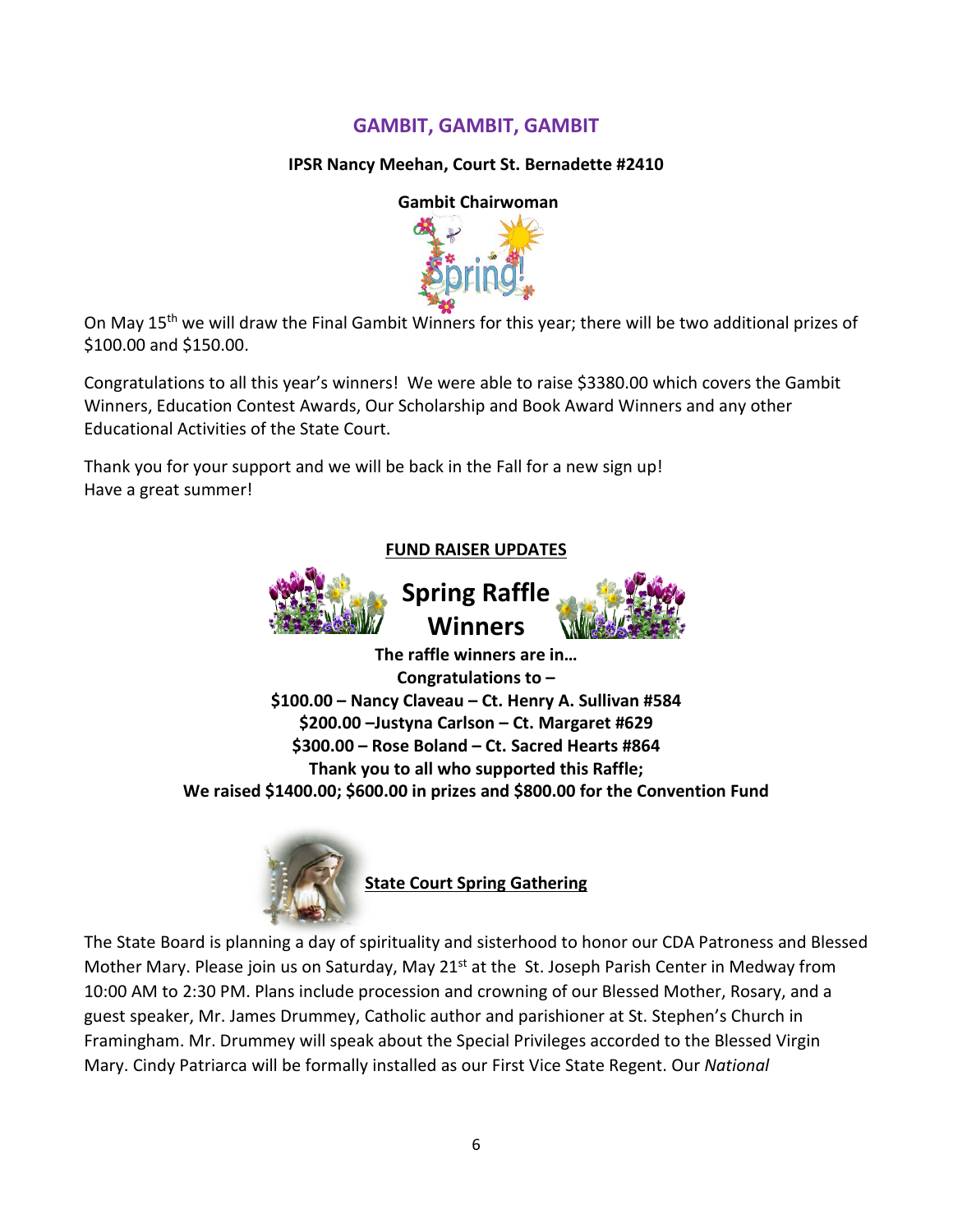*Representative, Second Vice National Regent Essie Walker, will be our special guest!* There will be a sisterhood activity after a light lunch. The cost will be \$20. Family and friends are welcome.

# **LOCAL COURT NEWS**

**From Court Henry A Sullivan #584, Danvers:** Congratulations to Court Henry A Sullivan #584, Danvers, who celebrated their 100<sup>th</sup> anniversary on Sunday, April 24<sup>th</sup> with a Mass at St. Mary of the Annunciation Church followed by a luncheon at the Danversport. State Regent Patricia Adams read a letter of congratulations from National Regent Sherry Nilles and presented Court Regent Diane McGrane with an engraved plaque from National CDA commemorating the occasion. A wonderful day for all!



**Congratulations!** 100 Years



**From Court Our Lady of the Presentation, Brighton:** Court Our Lady of the Presentation is holding a Calendar Raffle for the month of May. The April meeting featured a guest speaker, Sr. Mary Oates, CSJ, who spoke on "The Role of Seniors in the Church Today". In March, they held their annual Lenten Service with Adoration and Confession at St. Columbkille Church, followed by an enjoyable Soup Supper attended by Fr. Fitzgerald, Fr. Peter, and their Chaplain Fr. Chris.

**From Court St. Joseph #1475, Medway:** April showers brought baby clothes and necessities, as Court St. Joseph sponsored a baby shower in the parish. Items were donated to Pregnancy Care Center.

**From Court Our Lady of Lourdes #2396, Brockton:** Court Our Lady of Lourdes held a successful Bake Sale in April. Members provided a delicious assortment of baked goods. Proceeds were donated to the St. Vincent de Paul food pantries in the Brockton Tri-Parish Collaborative and to Our Lady of Lourdes Church. The court also collected assorted items to fill Easter baskets for children at Penelope's Place in Brockton, a traditional outreach

activity to support the family shelter.

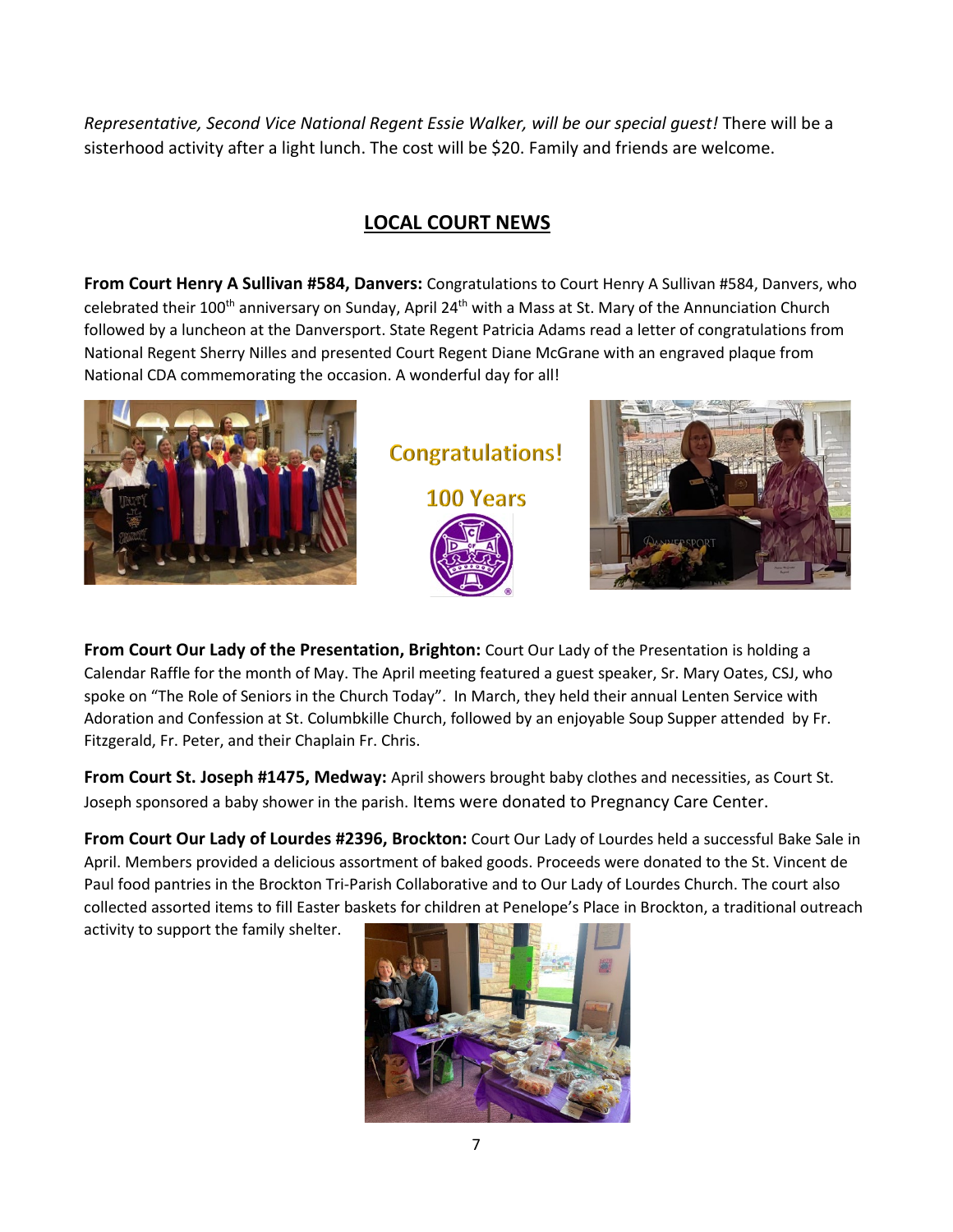

## **JCDA COURT ST. BERNADETTE #2396 –** Marcia Hoyle Walkama, Advisor

Court St. Bernadette will be having an ice cream social in May. They will also write messages and decorate bags to contribute to the Our Lady of Lourdes parish Meals for the Homeless outreach. Congratulations and Blessings to those members who will be making their First Communion this month!



## **PRAYER CORNER**

Mother's Day – May 8 Our Lady of Fatima – May 13 Ascension of the Lord – May 26 Memorial Day – May 30 Visitation of the Blessed Virgin Mary – May 31

Memorial Day Prayer God of power and mercy, you destroy war and put down earthly pride. Banish violence from our midst and wipe away our tears, that we may all deserve to be called your sons and daughters. Keep in your mercy those men and women who have died in the cause of freedom and bring them safely into your kingdom of justice and peace. We ask this though Jesus Christ our Lord. R/ Amen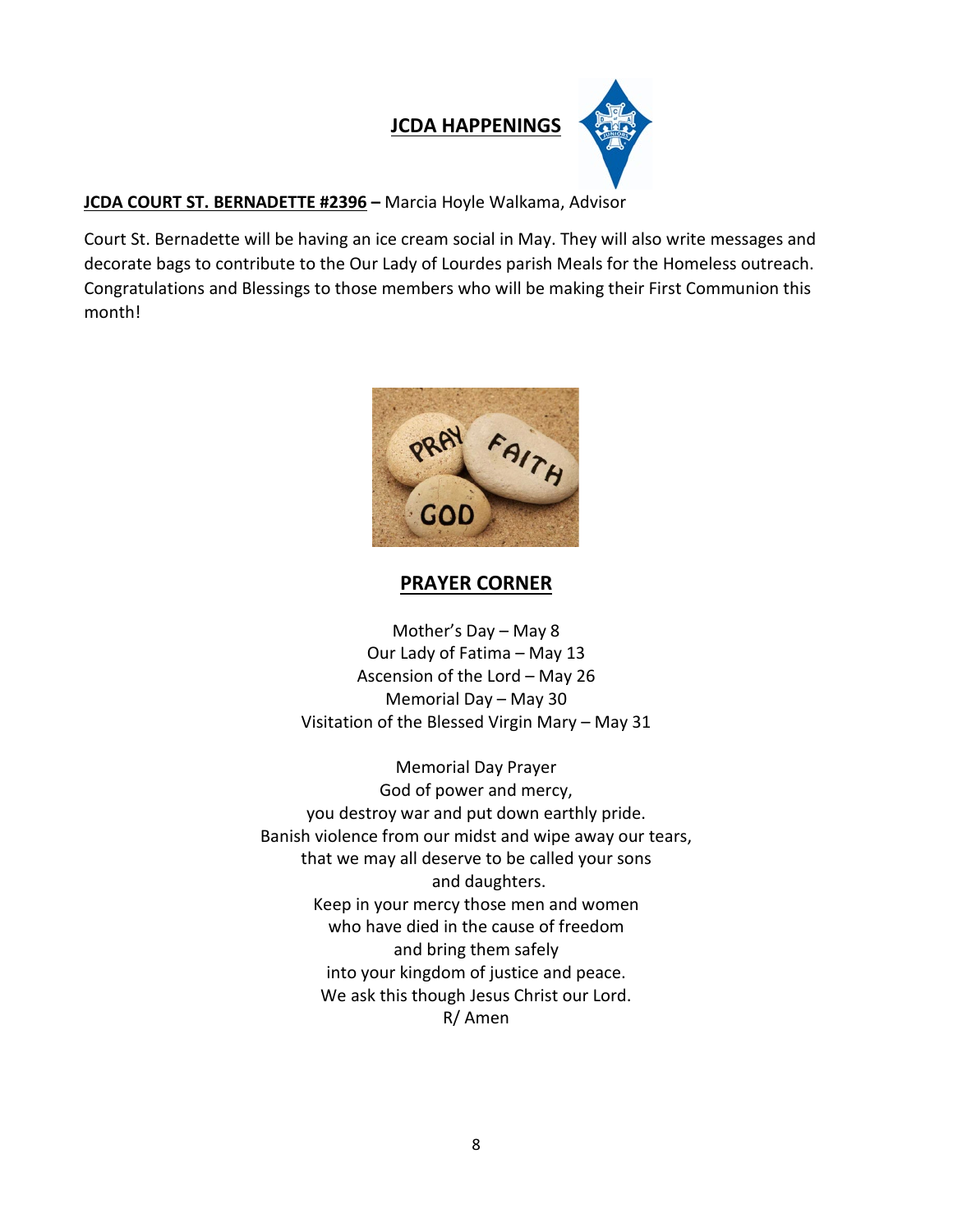### **Our Holy Father Pope Francis' Prayer Intention for the month of May:** *Faith-Filled Young People We pray for all young people, called to live life to the fullest; may they see in Mary's life the way to listen, the depth of discernment, the courage that faith generates, and the dedication to service.*

Turn your loving gaze, O God, upon young people.

They carry in their hearts a great hope:

Make them strong and pure, so that they can build their tomorrow with confidence.

Let them receive freely the gift of the faith, accept it with gratitude, and develop it with generosity. Mother of Christ, and our Mother, help them to be now and forever faithful to Christ and the Church.

Amen. (www.prayerist.com)

## **Please remember in your prayers:**

\*\*Continue to pray for the people of Ukraine as they suffer pain and turmoil caused by the invasion of their country. Please see the attached prayer that we may all continue to pray in unity and charity for God's mercy and justice to prevail. *Perhaps your court may consider it for your closing prayer.*

\*\*Our Holy Father Pope Francis, our priests, deacons and nuns.

\*\*Our CDA sisters who are ill and/or homebound.

\*\*All the departed souls in Purgatory.

\*\*The prayer intentions in the hearts of all members of the Massachusetts State Court.

\*\*That the spirituality, Circle of Love service and sisterhood of CDA will inspire more Catholic women to join our organization.

Please send your prayer intentions for upcoming newsletters to[: patsyann621@gmail.com](mailto:patsyann621@gmail.com)



**In Unity & Charity Pat, Cindy, Carol, Jenn, & Alicia** 

*"Serving the Lord through Our Faith, Actions & Love"* 

## **Please note…**

**\*Regents… Please forward this newsletter to all your membership, have a copy available at your meeting, and, if possible, send/deliver to those without email who are unable to attend meetings. Also, please forward me a copy of your newsletters and any news/photos to share for our State newsletter.**